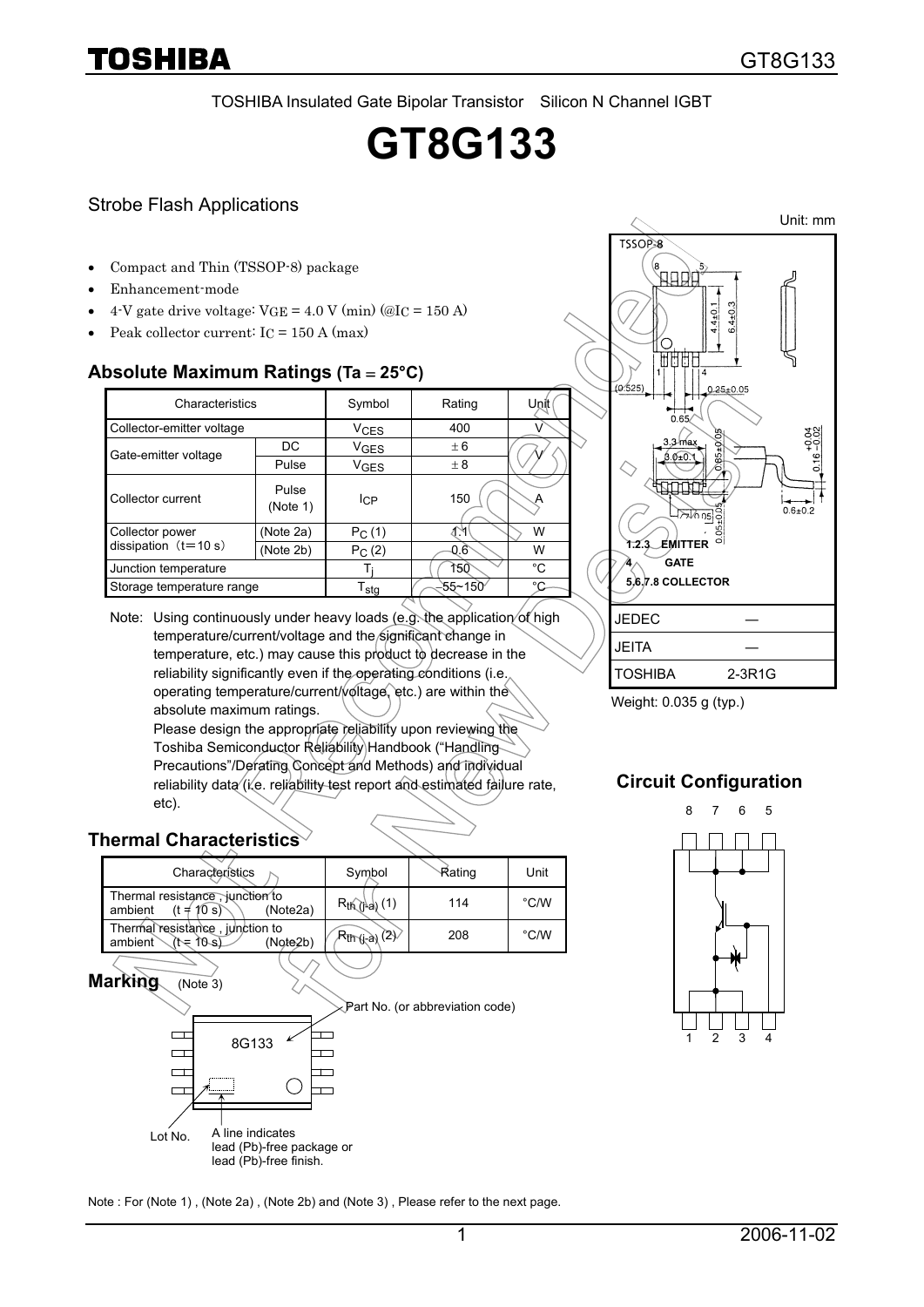**Electrical Characteristics (Ta** = **25°C)** 

|                                      | Characteristics | Symbol             | <b>Test Condition</b>                                                                                                                            | Min | Typ. | Max  | Unit   |
|--------------------------------------|-----------------|--------------------|--------------------------------------------------------------------------------------------------------------------------------------------------|-----|------|------|--------|
| Gate leakage current                 |                 | <b>IGES</b>        | $V_{GF} = \pm 6 V$ , $V_{CF} = 0$                                                                                                                |     |      | ± 10 | μA     |
| Collector cut-off current            |                 | $l$ <sub>CES</sub> | $V_{CF} = 400 V$ , $V_{GF} = 0$                                                                                                                  |     |      | 10   | μA     |
| Gate-emitter cut-off voltage         |                 | VGE(OFF)           | $I_C = 1$ mA, $V_{CF} = 5$ V                                                                                                                     | 0.7 | 1.05 | 1.4  | V      |
| Collector-emitter saturation voltage |                 | $VCE$ (sat)        | $I_C = 150$ A, $V_{GF} = 4$ V                                                                                                                    |     | 2.9  |      | $\vee$ |
| Input capacitance                    |                 | $C_{\text{ies}}$   | $V_{CE} = 10 V$ , $V_{GE} = 0$ , f = 1 MHz                                                                                                       |     | 2500 |      | pF     |
| Switching time                       | Rise time       | tr                 | 4 V<br>$0 -$<br>51 $\Omega$<br>≸র্<br>–∧∧∧<br>V <sub>IN</sub> : $t_r \leq 100$ ns<br>77.7<br>$t_f \leq 100$ ns<br>≑300V<br>Duty cycle $\leq 1\%$ |     | 1.6  |      | μS     |
|                                      | Turn-on time    | $t_{on}$           |                                                                                                                                                  |     | 1.7  |      |        |
|                                      | Fall time       | tf                 |                                                                                                                                                  |     | 1.7  |      |        |
|                                      | Turn-off time   | $t_{off}$          |                                                                                                                                                  |     | 20   |      |        |

### **Note**

Note 1: Please use devices on condition that the junction temperature is below 150 $\degree$ C Repetitive rating: pulse width limited by maximum junction temperature.

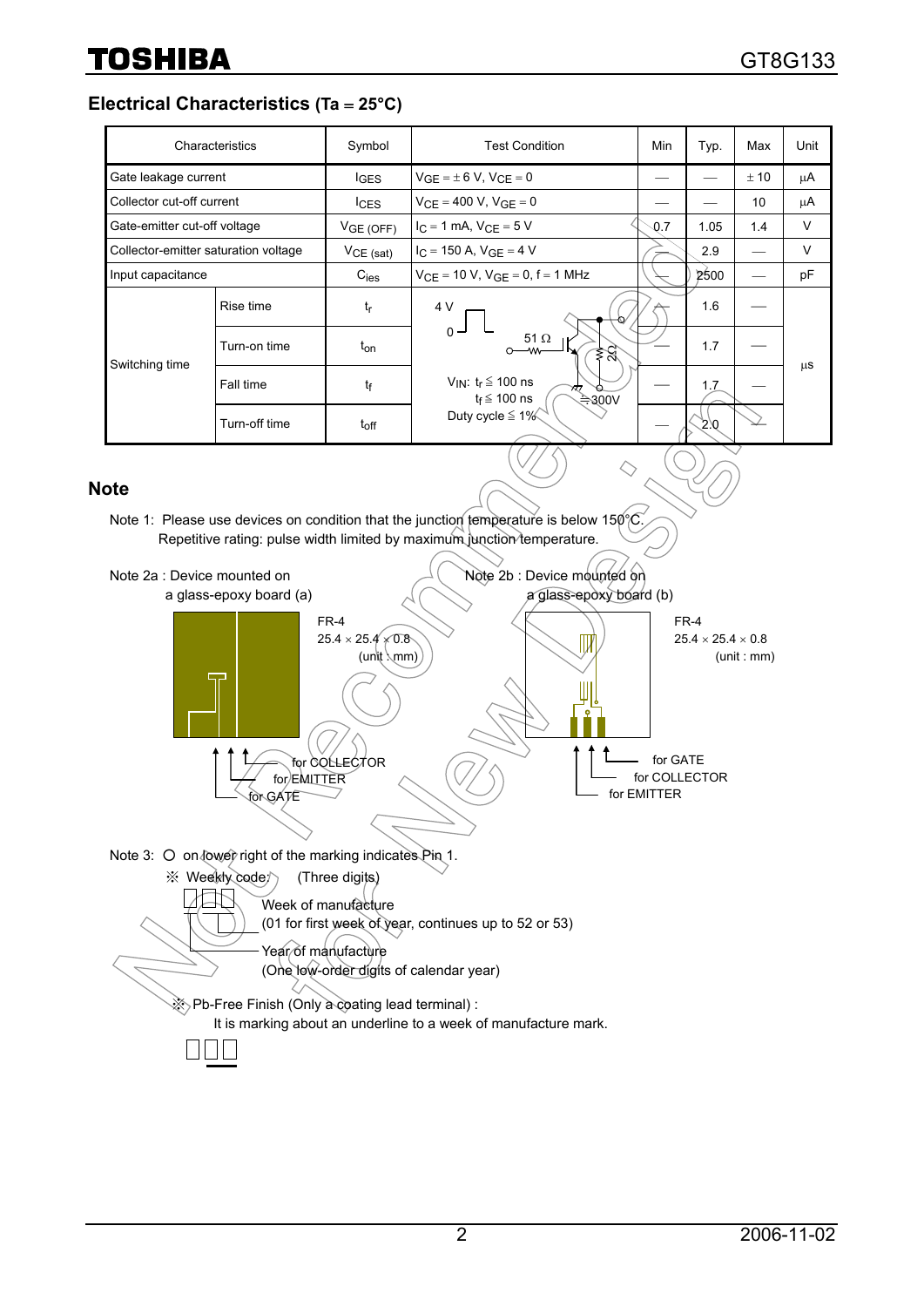# **Caution on handling**

This device is MOS gate type. Therefore , please care of a protection from ESD in your handling .

# **Caution in design**

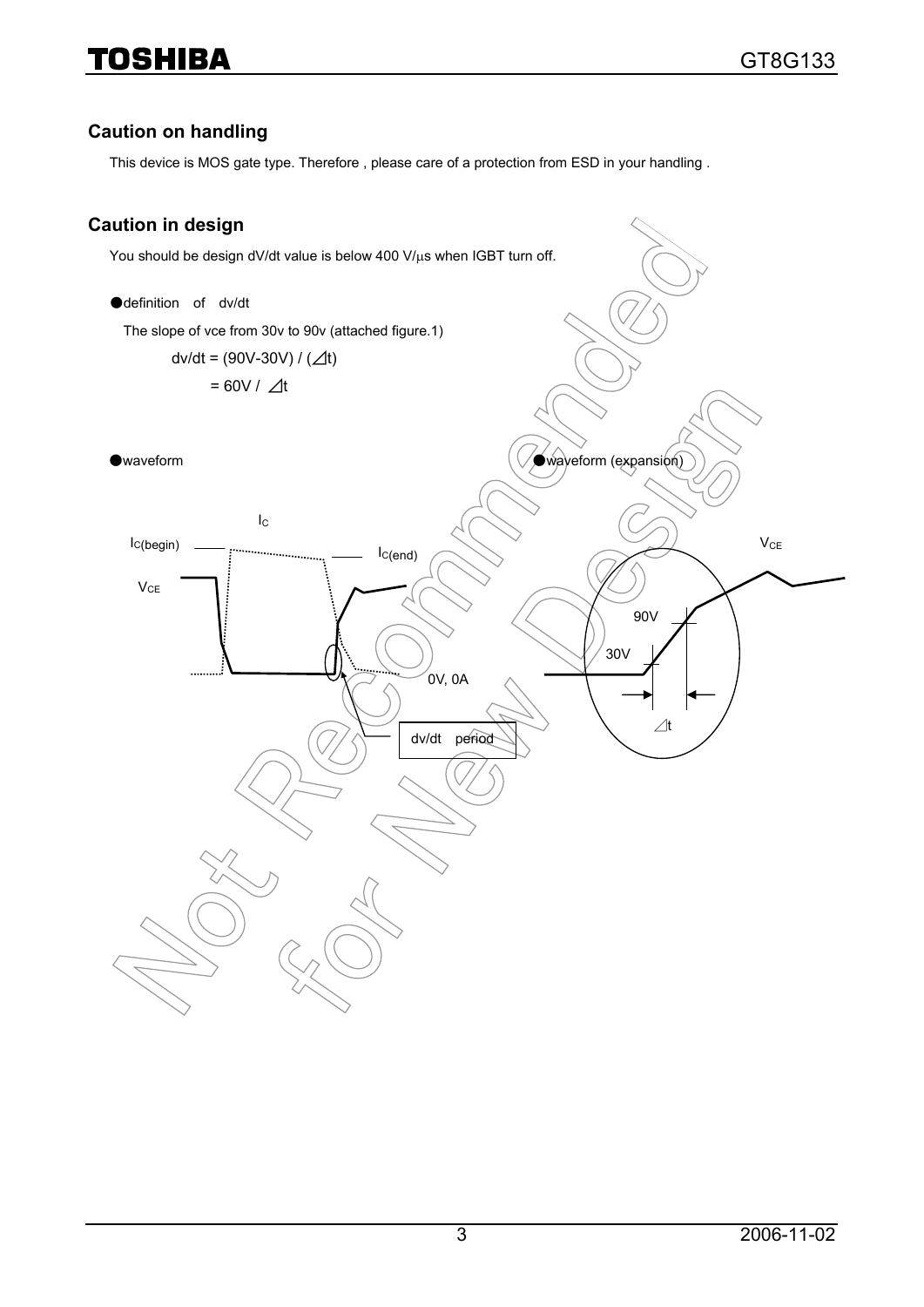# **TOSHIBA**

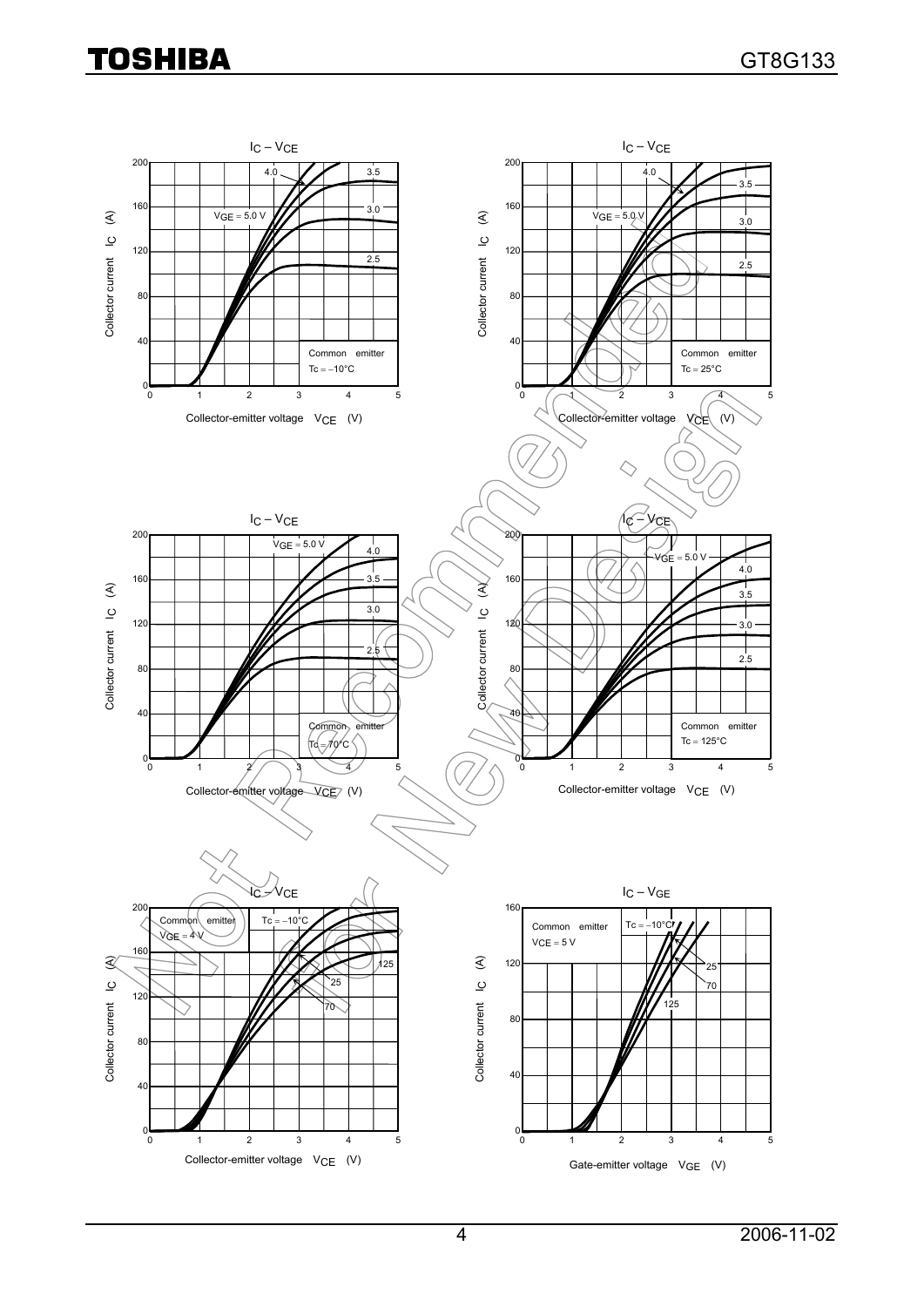# **TOSHIBA**

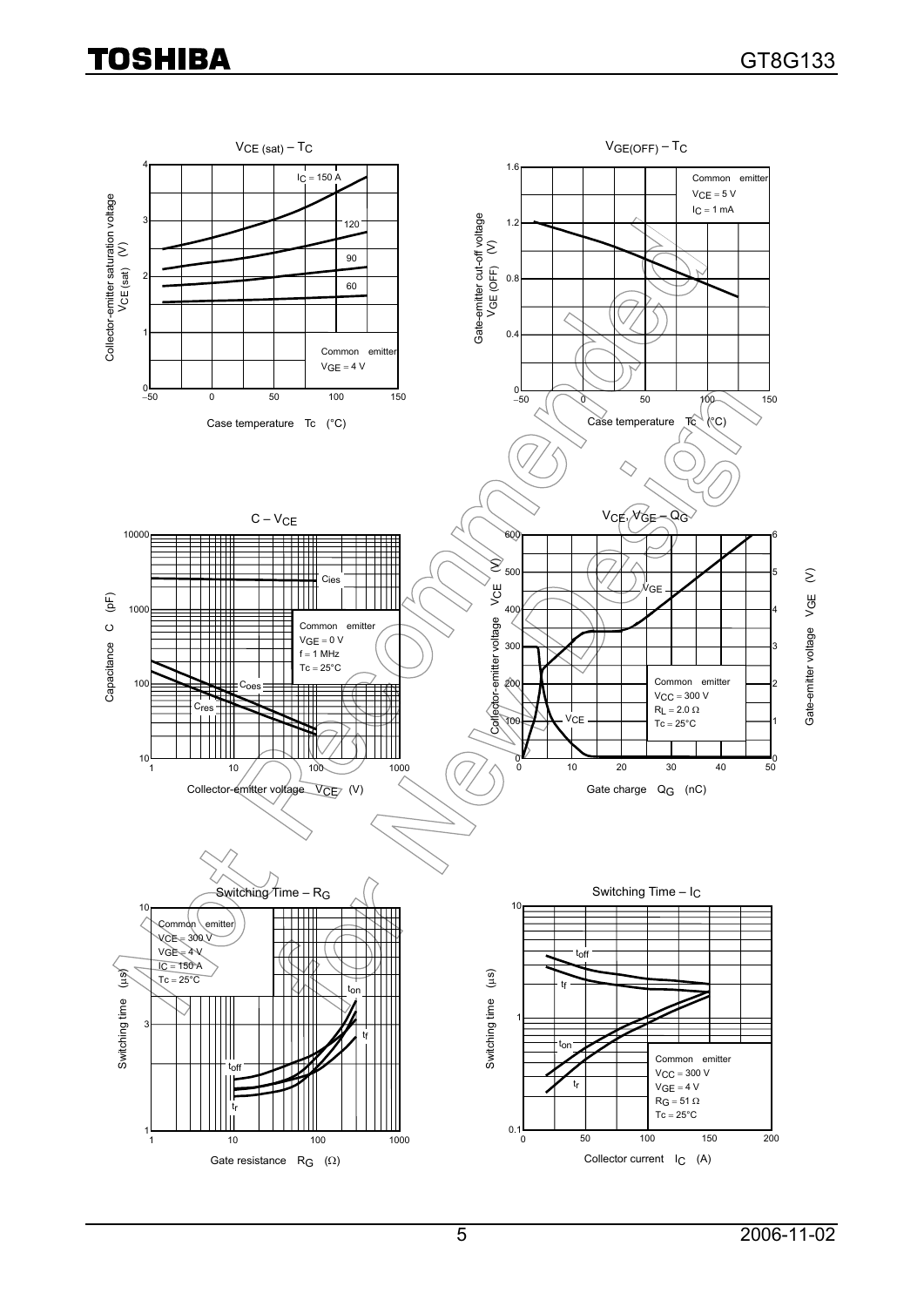# **TOSHIBA**